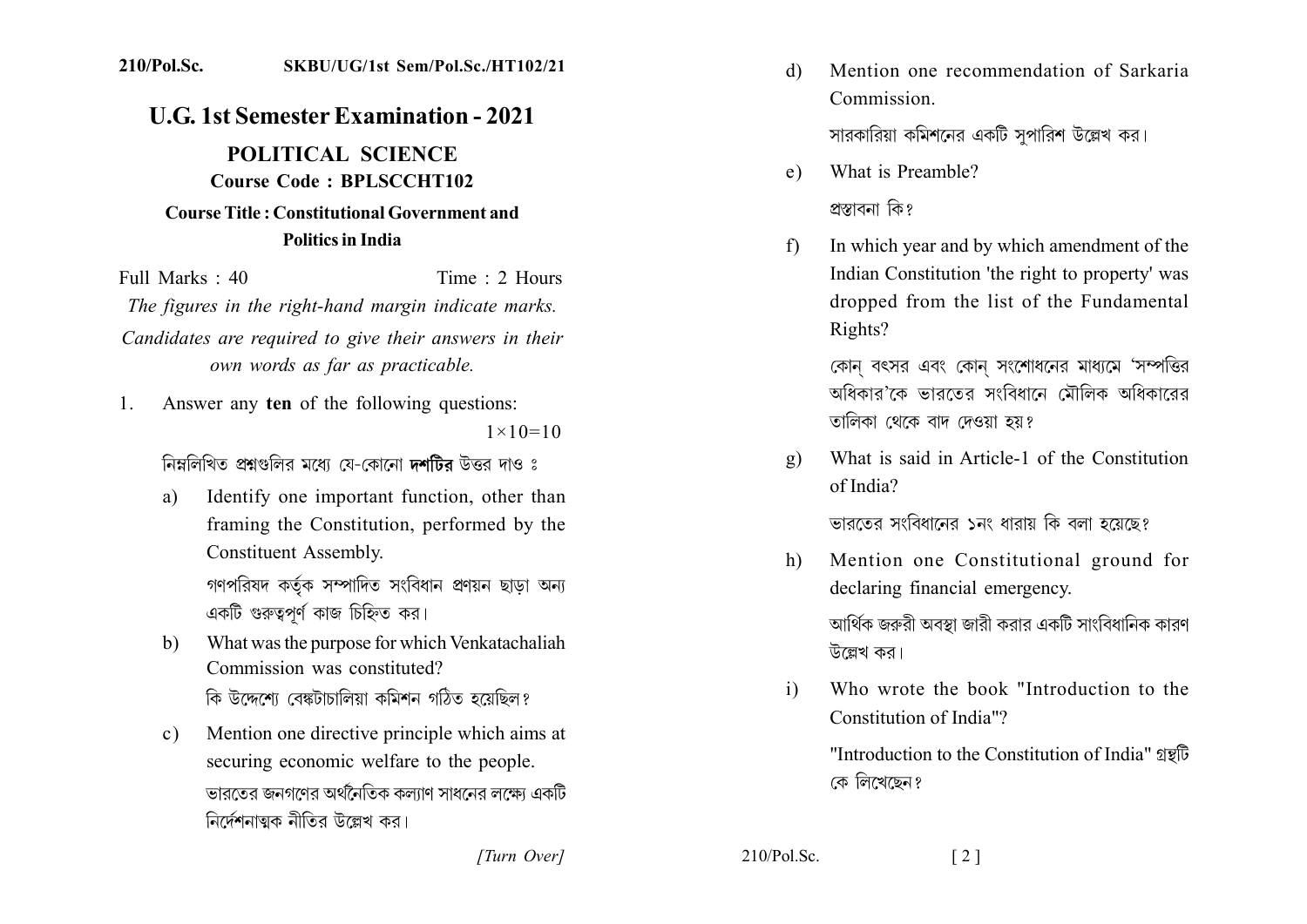- Mention a Bill on which the president is bound  $\mathbf{i}$ to give signature. যে সব বিলে রাষ্টপতি স্বাক্ষর দিতে বাধ্য থাকেন তার একটি উল্লেখ কর।
- What is Gram sansad?  $\bf{k}$ ) গ্ৰাম সংসদ কী?
- In which year was the state Reorganization Act  $\left| \right|$ passed? কোন সালে 'রাজ্য পুনর্গঠন আইন' প্রণীত হয়?
- What does the 74th Constitution (Amendment)  $m$ ) Act deal with? ৭৪ তম সংবিধান সংশোধন আইনটি কোন বিষয়ে আলোচনা করে?
- Which article of the Constitution deals with  $n$ ) the national emergency? জাতীয় জরুরী অবস্থা সংক্রান্ত বিষয়টি সংবিধানের কোন ধারায় লিপিবদ্ধ?
- Mention one Directive Principles of State  $\Omega$ ) Policy related to Promotion of International Peace.

আৰ্ম্বজাতিক শান্তি-বিধানের সাথে সম্পর্কিত একটি রাষ্ট্রপরিচালনার নির্দেশমূলক নীতির উল্লেখ কর।

Answer any five of the following questions:  $\overline{2}$ .

 $2 \times 5 = 10$ 

নিম্নলিখিত প্রশ্নগুলির মধ্যে যে-কোনো পাঁচটির উত্তর দাও ঃ

 $\begin{bmatrix} 3 \end{bmatrix}$ 

What do you mean by positive discrimination? a) ইতিবাচক বৈষম্য বলতে কী বোঝ?

- What does the 73rd Constitution (Amendment)  $b)$ Act deal with? ৭৩ তম সংবিধান সংশোধন আইনটি কোন বিষয়ে আলোচনা করে?
- What is meant by equality before law?  $c)$ আইনের দৃষ্টিতে সাম্য বলতে কি বোঝায়?
- Mention two causes of emergence of  $\mathcal{L}$ regionalism in India. ভারতে আঞ্চলিকতাবাদ আর্বিভাবের দুটি কারণ উল্লেখ কর।
- Mention two features of the Indian  $e)$ Constitution ভারতীয় সংবিধানের দুটি বৈশিষ্ট্য আলোচনা কর।
- What is meant by quo-warranto?  $f$ ) "অধিকার -পূচ্ছা" বলতে কী বোঝায়?
- What is meant by 'co-operative' federalism?  $\mathbf{g}$ ) 'সমবায়ী যুক্তরাষ্ট্র' বলতে কী বোঝায়?
- Mention two differences between right and  $h$ ) fundamental right. অধিকার ও মৌলিক অধিকারের মধ্যে দটি পার্থক্য উল্লেখ কর।
- Answer any two of the following questions:  $3<sub>1</sub>$

 $5 \times 2 = 10$ 

নিম্নলিখিত প্রশ্নগুলির মধ্যে যে-কোনো দটির উত্তর দাও ঃ

What are the factors leading to the demand for a) state autonomy in India? ভারতে কি কি কারণে রাজ্যের হাতে অধিক ক্ষমতার দাবি করা হয়?

 $210/Pol$ . Sc.